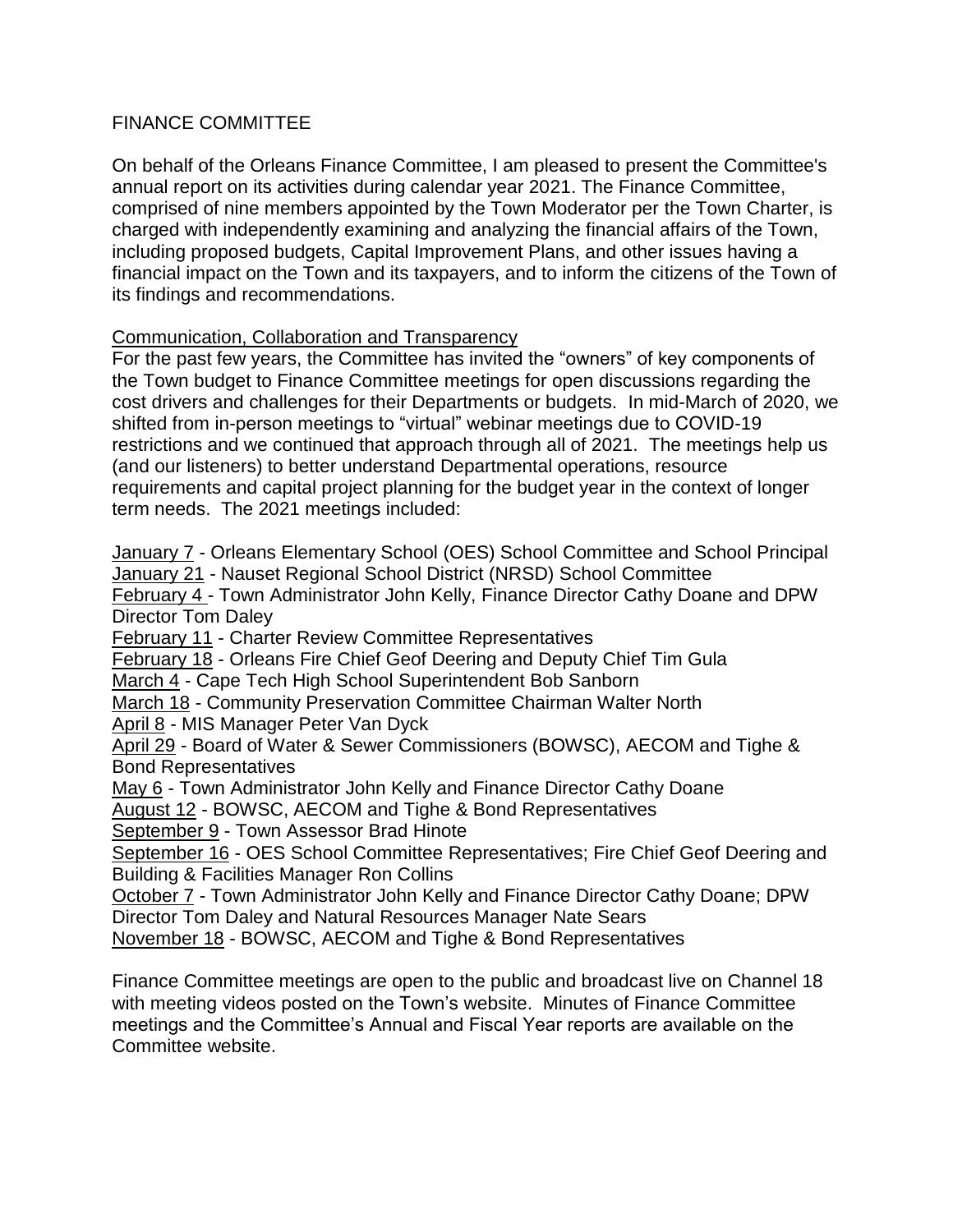The Finance Committee participates actively in the Town's annual budget assessment process. Committee liaisons to each Town department also keep track of major initiatives throughout the year. With the pandemic continuing, we have checked in frequently with our liaison departments and have provided updates on their activities during our Finance Committee meetings (eg, election-related information from the Town Clerk's Office; flu clinic and COVID clinic information from the Health Department; and water bill and tax bill information from the Water Department and the Tax Collector's office, respectively). This year, the findings and recommendations from our departmental budget reviews were posted on the Finance Committee website available for all to review. We will continue to look for more and better ways to communicate with the residents of Orleans.

The Committee also discusses financial topics and concerns at Select Board meetings as warranted throughout the year. At Town Meeting in May, Finance Committee members presented their views on various Warrant articles, both "pro" and "con" as appropriate.

The Finance Committee receives a number of monthly reports from the Finance Director's office and follows up with questions if/as needed for the Finance Director and/or department managers. We look forward to the on-line financial reporting as proposed in the Finance Director's goals for FY22. In Fin Comm's proposed changes to the Town Charter, we have suggested quarterly Fin Comm meetings with the Town Administrator and the Finance Director.

### Economic Vitality and Long-Term Capital Planning

Last year the Finance Committee emphasized the need for updating the Town's Comprehensive Plan, with an immediate focus on Economic Vitality, which would help to identify long-term priorities and business development and job opportunities. Town Meeting in May approved \$60k in funding for a Downtown Economic Study to "study existing conditions in Orleans, evaluate market trends and recommend an overall economic strategy for the Town." A consulting firm has been hired to work with the Planning Board on this effort and the first of what will likely be many community outreach sessions took place in mid-December. This is expected to be a 6-month project.

In this year's Warrant, we also noted that the Town needs a longer-range, more consistent and more inclusive planning process that incorporates all components of the Town's infrastructure. Such a plan would conform to the Town-wide Economic Vitality Plan. Both plans might consider the timing and funding for a new Fire Station, a Community Center, and the development of the Gov. Prence Properties, as well as any number of other facilities and infrastructure components. May Town Meeting approved \$35k in funding for a Community Center Feasibility Study, October Town Meeting approved \$75k in funding to help develop recommendations regarding the use of the Gov. Prence properties and \$100k to redirect the Fire Station Feasibility Study to focus on a new building at perhaps a new location. All of these studies have separate task forces, "charges" and due dates.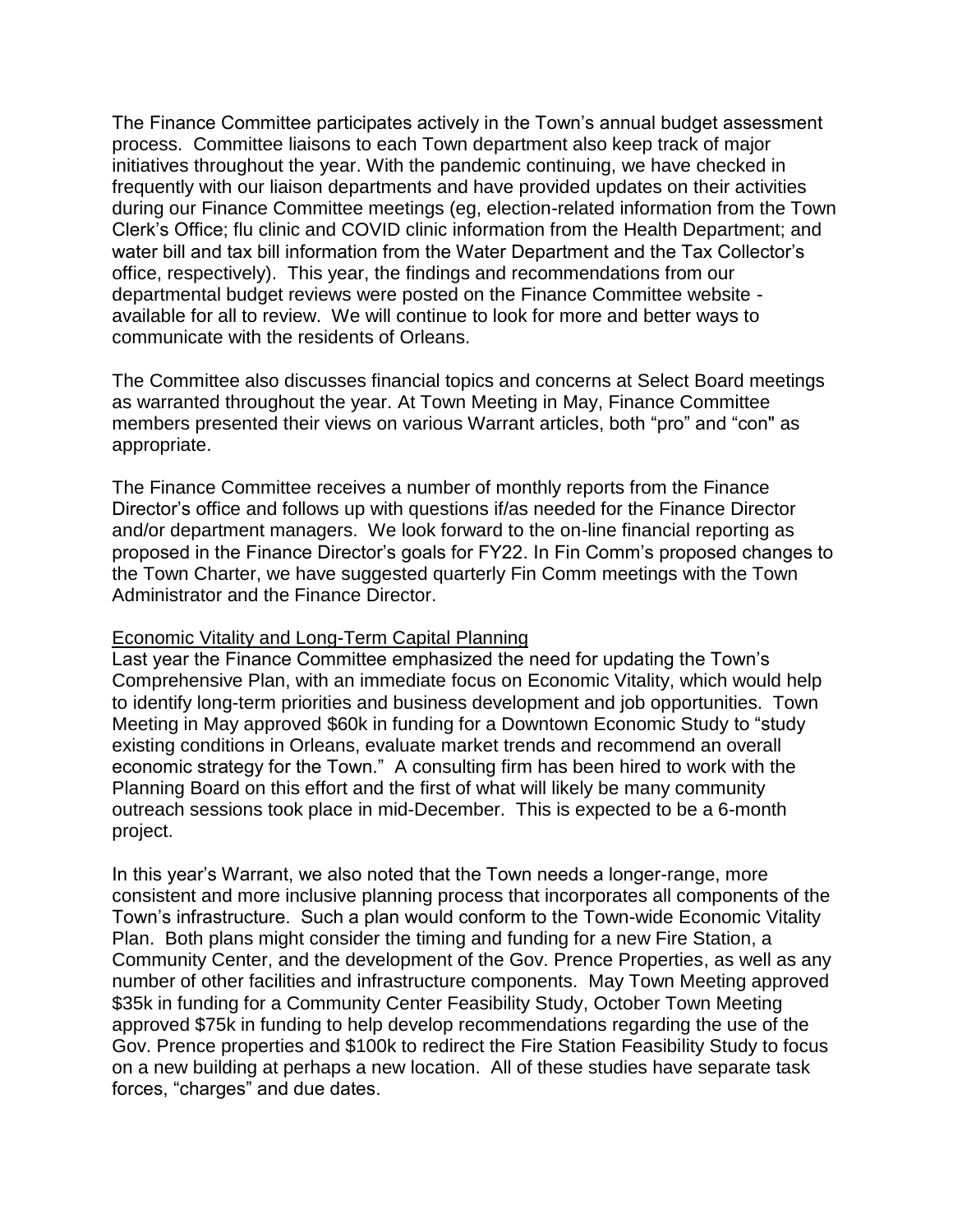At the September 8 Public Hearing on FY23 budget priorities, the Finance Committee urged the Select Board and Town Administration to focus on long-term planning - on a twenty-year horizon perhaps and not just the 5-year plan built into the annual Capital Improvements Planning process. A long-term plan would consider the timing and cost of longer-term needs of critical facilities such as the Council on Aging (out of space and located in a flood zone); Orleans Elementary School (an aging building that we continue to repair piece-by-piece) and Snow Library (out of space, with limited state funding; an aging building that we continue to repair piece-by-piece) as well as infrastructure components and the potential impact of climate change on our beloved beaches as well as low-lying roads and Town landings. At that same meeting, we also noted the need for succession planning, with many key Town employees eligible for retirement in the next few years. Such planning should also address the need for additional or different resources as needs change.

Two positive outcomes from the September 8 meeting. First, the FY23 budget materials distributed to all department managers in late October included a 5-year "Future Growth Potential" worksheet for documenting departmental projections over the next 5 years which could include program and service-level changes and resource requirements as well as succession planning. The information provided will be used to prioritize funding requests. Second, the chairs and vice-chairs of the Select Board and the Finance Committee met more recently to determine how best to continue the longterm planning discussion. After the FY24-28 CIP is presented in mid-January with the FY23 budget, the discussion will continue, mapping all known/potential projects on a timeline with funding options identified for each project. It will be important to tie together all of the capital planning/development studies and planning initiatives currently underway/anticipated.

## Community Development and Affordable Living

In 2020, the Finance Committee met with NRSD Building Project and School Committee representatives and others to learn as much as possible about the Nauset Regional High School ("NRHS") Building Project. On December 10, 2020, the NRSD School Committee voted to hold a special District-wide election in March 2021 for the NRHS Building Project. On January 21, the Finance Committee met with NRSD School Committee representatives for a discussion on the budget development process and an update on the NRSD Building Project. At our February 11 meeting, the Finance Committee voted 4-3-1 to support the Building Project and 5-3 in favor of the related debt exclusion ballot issue. There is a special section on the Fin Comm website that includes Fin Comm-related background information on the Building Project (eg, Q&A session materials, meeting minutes, etc.).

On January 7, the Finance Committee met with the OES School Committee and others for a discussion on the OES budget development process. The topic of "Universal Pre-K" was covered briefly in January - but then more thoroughly at an OES School Committee meeting in mid-July with Jacqui Beebe, the Eastham Town Administrator outlining the steps taken by Eastham to initiate and formalize their "Universal Pre-K"